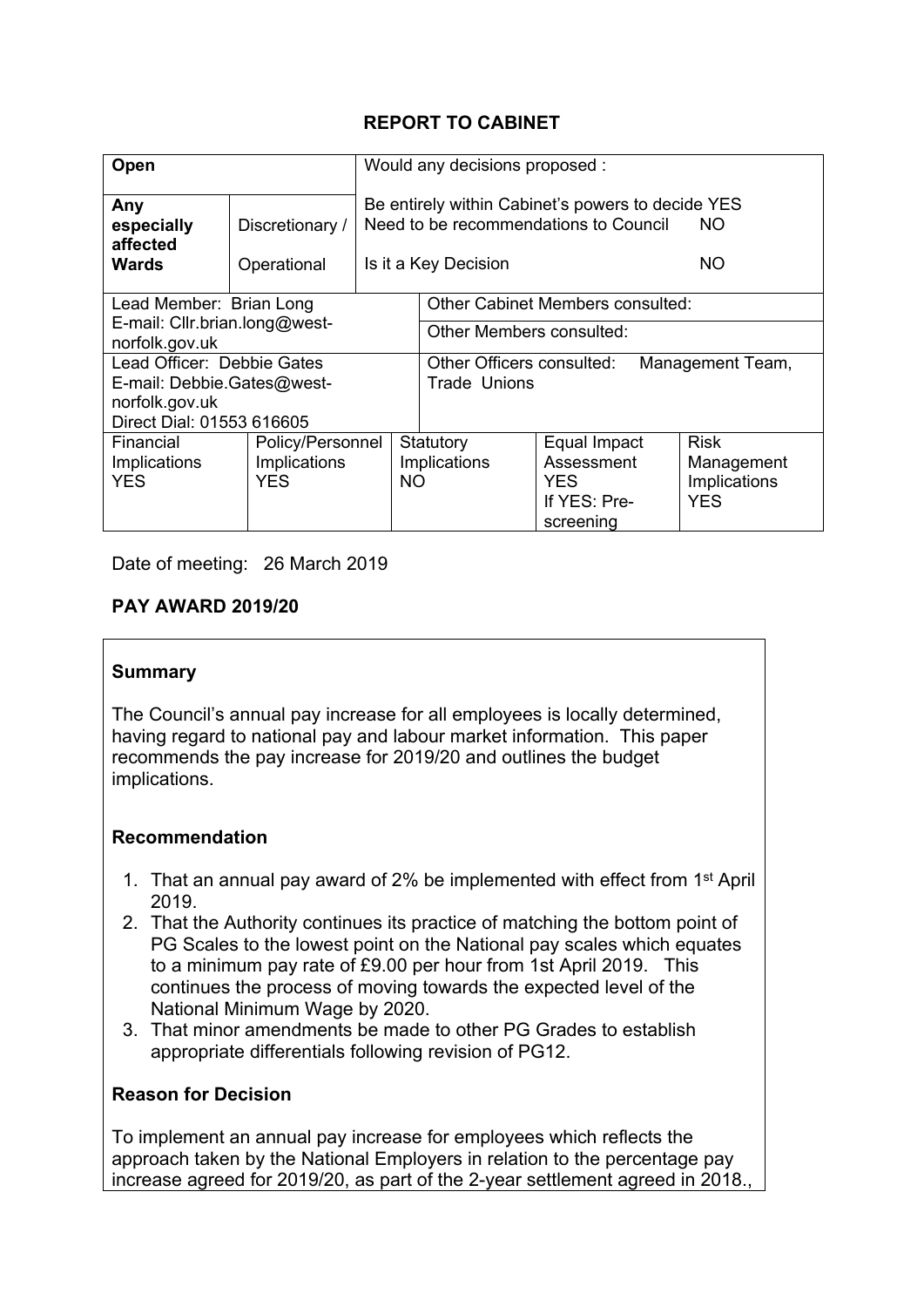To reflect the approach taken by the National Employers in relation to increases in the minimum wage paid to employees. These recommendations are reflected in the Authorities Financial Plan for 2017 – 2022.

## **1. Background**

The Council's annual pay increase for all employees has been locally determined since 1991.

The overall context for the 2019/20 Pay Award is the requirement for pay discipline within the Public Sector balanced with fairness and recognition of the need to recruit and retain staff with the correct mix of knowledge and experience to continue to deliver high quality services, improve efficiency and develop innovative delivery models. These principles were outlined in the Government's Autumn Budget document 2017.

Pay increases over the past 5 years are detailed below:

| 1% and introduction of a minimum wage of £7 per hour           |
|----------------------------------------------------------------|
| 1% with an additional 0.5% for staff earning less than £21,500 |
| and a minimum wage of £7.20 per hour. A non-consolidated       |
| lump sum of 250 (pro rata for part time staff) was awarded to  |
| permanent and fixed term employees to recognise the fact that  |
| the Authority exceeded its savings targets for 2014/15.        |
| 1% and a minimum wage of £7.52 per hour to match the bottom    |
| point on the National pay scales.                              |
| 1% and a minimum wage of £7.78 per hour together with the      |
| removal of pay grade PG13.                                     |
| 2% and a minimum wage of £8.50 per hour                        |
|                                                                |

## **2. General Pay and Prices**

The latest Retail Prices Index (RPI) figure, for December 2018, decreased slightly to 2.7% from 3.2% in November 2017. The Consumer Prices Index (CPI) also decreased to 2% from 2.6% in November 2018. . Data for the previous 5 years is shown below:

|         | RPI (December figure) | <b>CPI (December</b> |
|---------|-----------------------|----------------------|
| figure) |                       |                      |
| 2018    | 2.7%                  | 2.0%                 |
| 2017    | 4.1%                  | 3.0%                 |
| 2016    | 2.5%                  | 1.6%                 |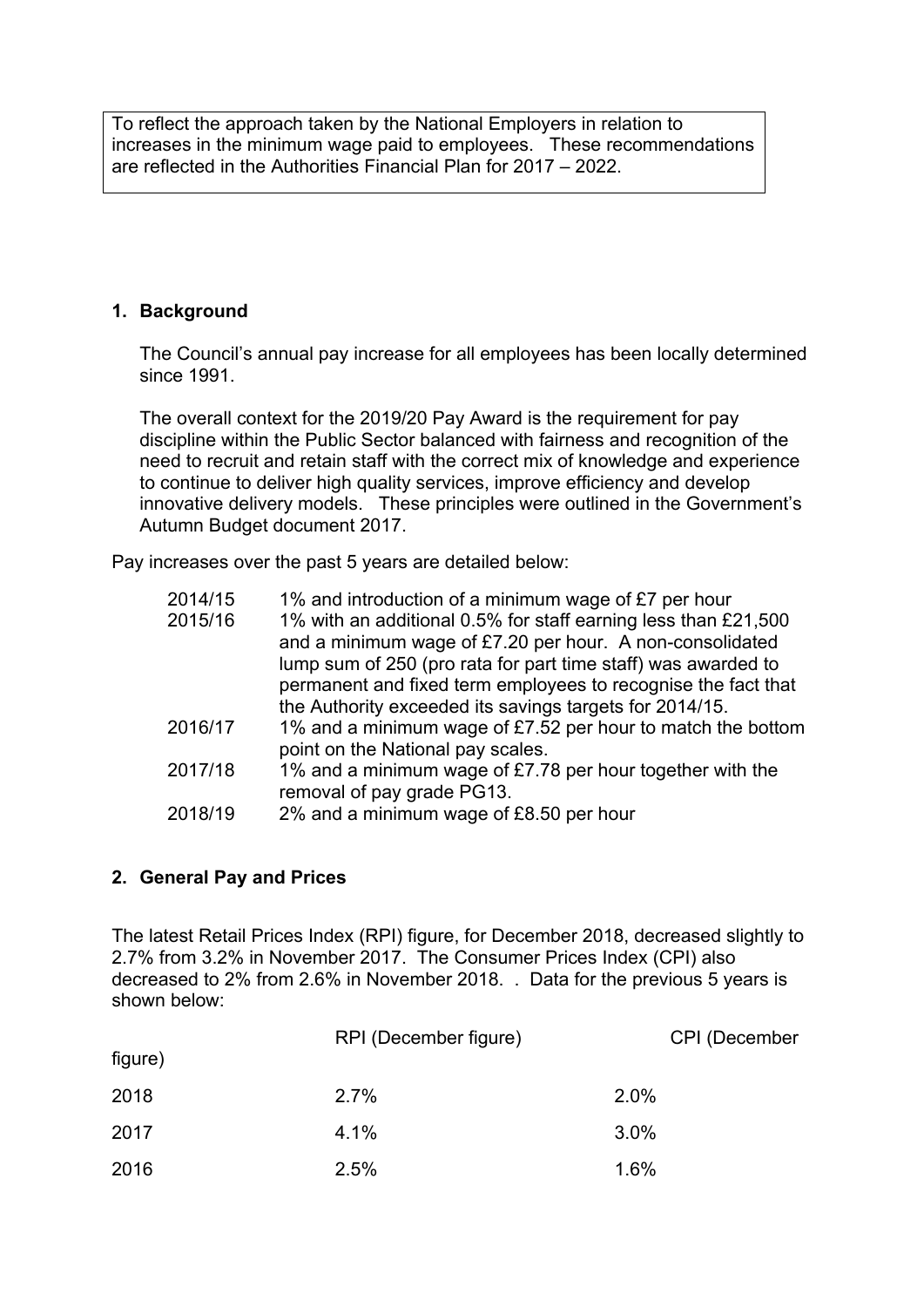| 2015 | $1.2\%$ | $0.2\%$ |
|------|---------|---------|
| 2014 | $1.6\%$ | 0.5%    |

Inflation forecasts published by the Office for Budget Responsibility are set out below:

RPI

| 1 <sup>st</sup> Quarter of 2019 | $3.4\%$ |
|---------------------------------|---------|
| 2nd Quarter of 2019             | 3.1%    |

# CPI

| 1 <sup>st</sup> Quarter of 2019 | $2.4\%$ |
|---------------------------------|---------|
| 2nd Quarter of 2019             | 2.1%    |

Incomes Data Services have reported that pay settlements in the whole economy for the 3 months to November 2018 averaged 2.5%.

The National Living Wage will be increased to £8.21 per hour with effect from 1<sup>st</sup> April 2019. The Government has previously stated its intention that the National Living Wage will increase to a rate equivalent to 60% of median earnings (expected to be at least £9.00 per hour) by 2020.

## **3. Proposal**

The Authority has made budget provision for a 2% annual pay increase for all employees from 1<sup>st</sup> April 2019 and it is recommended that this is implemented.

It is further recommended that the bottom of the PG scale be increased to match the lowest point on the National pay scales (£9.00 per hour) that minor amendments be made to other PG Grades to establish appropriate differentials following the revision to the minimum levels of PG12. Budget provision has been made to comply with the expected level of the National Living Wage by 2020 and a minimum pay rate of £9.00 per hour as outlined in the National Employers' offer is within budget for 2019/20.

# **4. Trade Union Comments**

*Information to follow after Joint Employee Committee*

# **5. Financial Implications**

The Financial Plan 2017-2022 as agreed at Council on the 22nd February 2018 includes budget provision to meet the costs of a 2% annual pay increase and the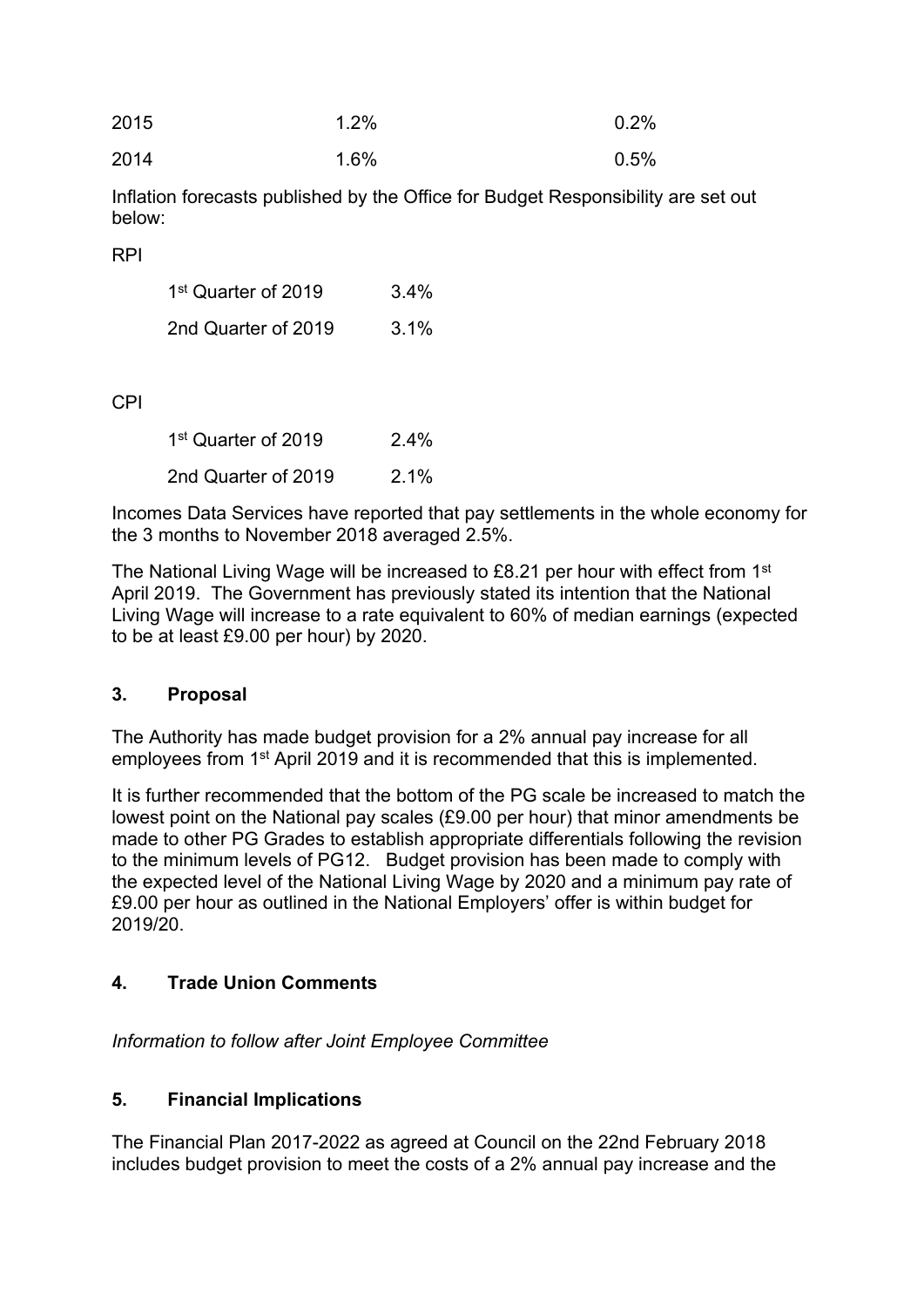implementation of a minimum pay rate of £9.00 per hour to take effect from 1st April 2019.

# **6. Risk Management Implications/Options**

The Authority continues to balance the requirement to make financial savings with the need to recruit and retain good quality employees. Employee turnover remains at approx 10% and specific recruitment challenges continue to be experienced, both with lower level posts and with specialist/technical roles. The recommendation for a 2% annual pay increase is within budget and reflects settlements in other areas of the public sector as well as being in line with the National Employers' offer.

The Authority currently meets the requirements of the National Living Wage and has no statutory or contractual obligation to increase the lowest point of the PG scales further. However, there has been a commitment to match the lowest point on the National Pay Scales throughout the 10 year period of pay restraint and this does move closer to meeting the projected level of the National Living Wage by 2020. On balance, therefore, the recommendation is to increase the bottom point of the PG scales in line with the lowest point of the National Pay Scale from 1<sup>st</sup> April 2019 and to make minor amendments to other PG Grades in order to maintain appropriate differentials.

## **7. Statutory Considerations**

There are no statutory considerations, other than the requirement to pay the National Living Wage.

## **Equality Impact Assessment (EIA)**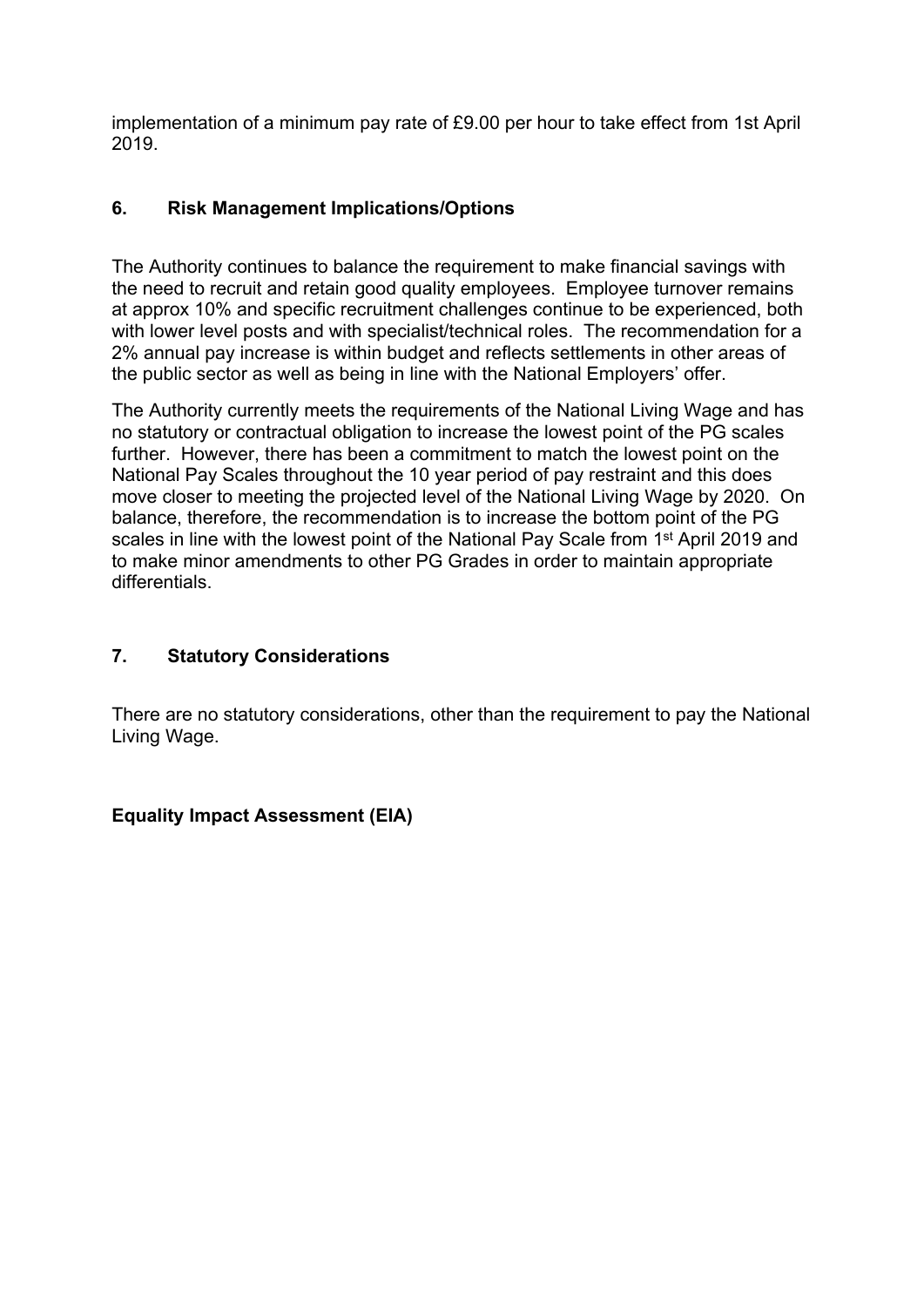# **Pre-Screening Equality Impact Assessment**

# Borough Council of King's Lynn &<br>West Norfolk



| Name of policy/service/function                                                                                                                                          | 2019 Pay Award                                                                                                                                                                                                                                            |           |          |            |        |
|--------------------------------------------------------------------------------------------------------------------------------------------------------------------------|-----------------------------------------------------------------------------------------------------------------------------------------------------------------------------------------------------------------------------------------------------------|-----------|----------|------------|--------|
| Is this a new or existing policy/<br>service/function?                                                                                                                   | <b>Existing</b>                                                                                                                                                                                                                                           |           |          |            |        |
| Brief summary/description of the main<br>aims of the policy/service/function being<br>screened.                                                                          | The Council's annual pay increase for employees is<br>locally determined, taking local, regional and national<br>pay and labour market information in consideration.<br>This report outlines the recommendations for a pay<br>award for the 2019/20 year. |           |          |            |        |
| Please state if this policy/service is rigidly<br>constrained by statutory obligations                                                                                   | The proposals reflect the Council's ongoing<br>commitment to match the bottom point of local pay<br>grades to the minimum national local government<br>pay scales.                                                                                        |           |          |            |        |
| <b>Question</b>                                                                                                                                                          | <b>Answer</b>                                                                                                                                                                                                                                             |           |          |            |        |
| 1. Is there any reason to believe that the<br>policy/service/function could have a<br>specific impact on people from one or<br>more of the following groups according to |                                                                                                                                                                                                                                                           | Positive  | Negative | Neutral    | Unsure |
| their different protected characteristic,<br>for example, because they have particular                                                                                   | Age                                                                                                                                                                                                                                                       |           |          | $\sqrt{ }$ |        |
| needs, experiences, issues or priorities or<br>in terms of ability to access the service?                                                                                | <b>Disability</b>                                                                                                                                                                                                                                         |           |          | $\sqrt{}$  |        |
|                                                                                                                                                                          | Gender                                                                                                                                                                                                                                                    |           |          | $\sqrt{ }$ |        |
| Please tick the relevant box for each<br>group.                                                                                                                          | Gender Re-assignment                                                                                                                                                                                                                                      |           |          | $\sqrt{ }$ |        |
|                                                                                                                                                                          | Marriage/civil partnership                                                                                                                                                                                                                                |           |          | $\sqrt{}$  |        |
| NB. Equality neutral means no negative<br>impact on any group.                                                                                                           | Pregnancy & maternity                                                                                                                                                                                                                                     |           |          | $\sqrt{ }$ |        |
|                                                                                                                                                                          | Race                                                                                                                                                                                                                                                      |           |          | $\sqrt{ }$ |        |
|                                                                                                                                                                          | Religion or belief                                                                                                                                                                                                                                        |           |          | $\sqrt{ }$ |        |
|                                                                                                                                                                          | Sexual orientation                                                                                                                                                                                                                                        |           |          | $\sqrt{ }$ |        |
|                                                                                                                                                                          | Other (low income)                                                                                                                                                                                                                                        | $\sqrt{}$ |          |            |        |